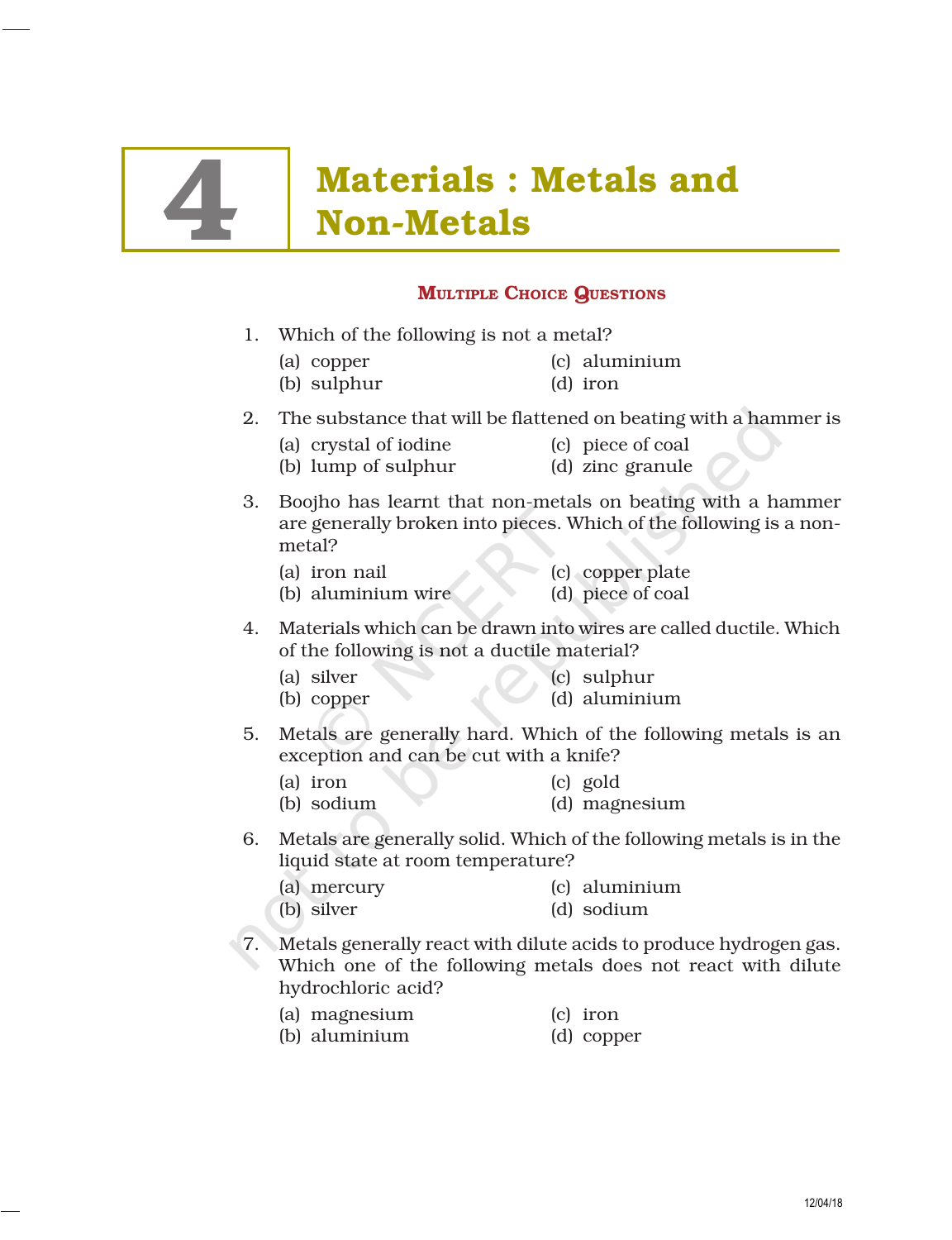- 8. Which of the following reacts with cold water vigorously?
	- (a) carbon (c) magnesium (b) sodium (d) sulphur
- 9. The metal which produces hydrogen gas on reaction with dilute
	- hydrochloric acid as well as sodium hydroxide solution is
		- (a) copper (c) aluminium
		- (b) iron (d) sodium
- 10. Which of the following non-metals reacts and catches fire on exposure to air?
	- (a) phosphorus (c) sulphur (b) nitrogen (d) hydrogen
	-
- 11. Generally metallic oxides are basic and non-metallic oxides are acidic in nature. Solution of which of the following oxides in water will change the colour of blue litmus to red?
	- (a) sulphur dioxide (c) iron oxide
	- (b) magnesium oxide (d) copper oxide
- 12. Which of the following property is not responsible for copper to be used as electrical conduction wires?
	-
	- (a) ductility (c) good conductor of electricity
	-
	- (b) colour (d) it is solid

# VERY SHORT ANSWER QUESTIONS

- 13. Name two soft metals which can be cut with a knife.
- 14. Which non-metal is essential for our life and all living beings inhale it during breathing?
- 15. Name two major non-metals which are present in fertilisers and enhance the growth of plants.
- 16. Which non-metal is used to disinfect water?
- 17. A purple coloured non-metal forms a brown solution in alcohol which is applied on wounds as an antiseptic. Name the nonmetal.
- 18. Zinc sulphate forms a colourless solution in water. Will you observe any colour on adding copper turning in it?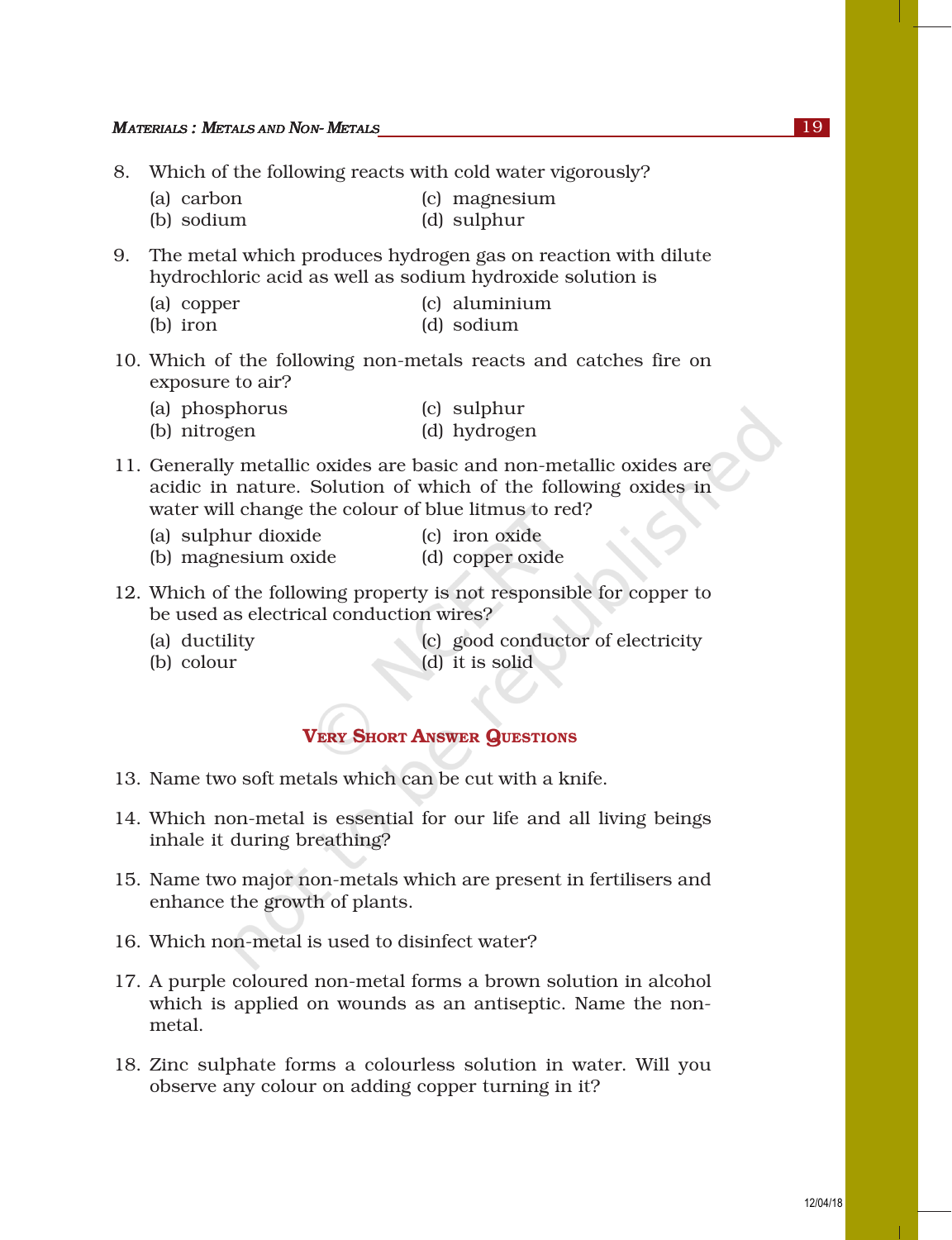- 19. Why are bells made of metals?
- 20. Which liquid metal is used for making thermometers?
- 21. Which of the following metals can displace the other two metals from their salt solutions?

zinc, iron, copper

### **SHORT ANSWER QUESTIONS**

- 22. Paheli bought a statue made of copper. To her surprise it acquired a dull green coating after a couple of months. Explain the reason.
- 23. In Fig 4.1 you find that the bulb glows when an iron nail is placed between two ends of wire. Complete the following sentences on the bases of this fact.



- (b) Metals are good \_\_\_\_\_\_\_\_\_\_ of electricity.
- 24. If in Fig. 4.1 iron nail is replaced by a wooden stick, will the bulb glow or not? Justify your answer.
- 25. Paheli prepared a blue coloured solution of copper sulphate in beaker A and placed an iron nail in it. Boojho prepared a yellowish green solution of ferrous sulphate in beaker B and placed a copper wire in it. What changes will they observe in the two beakers after an hour?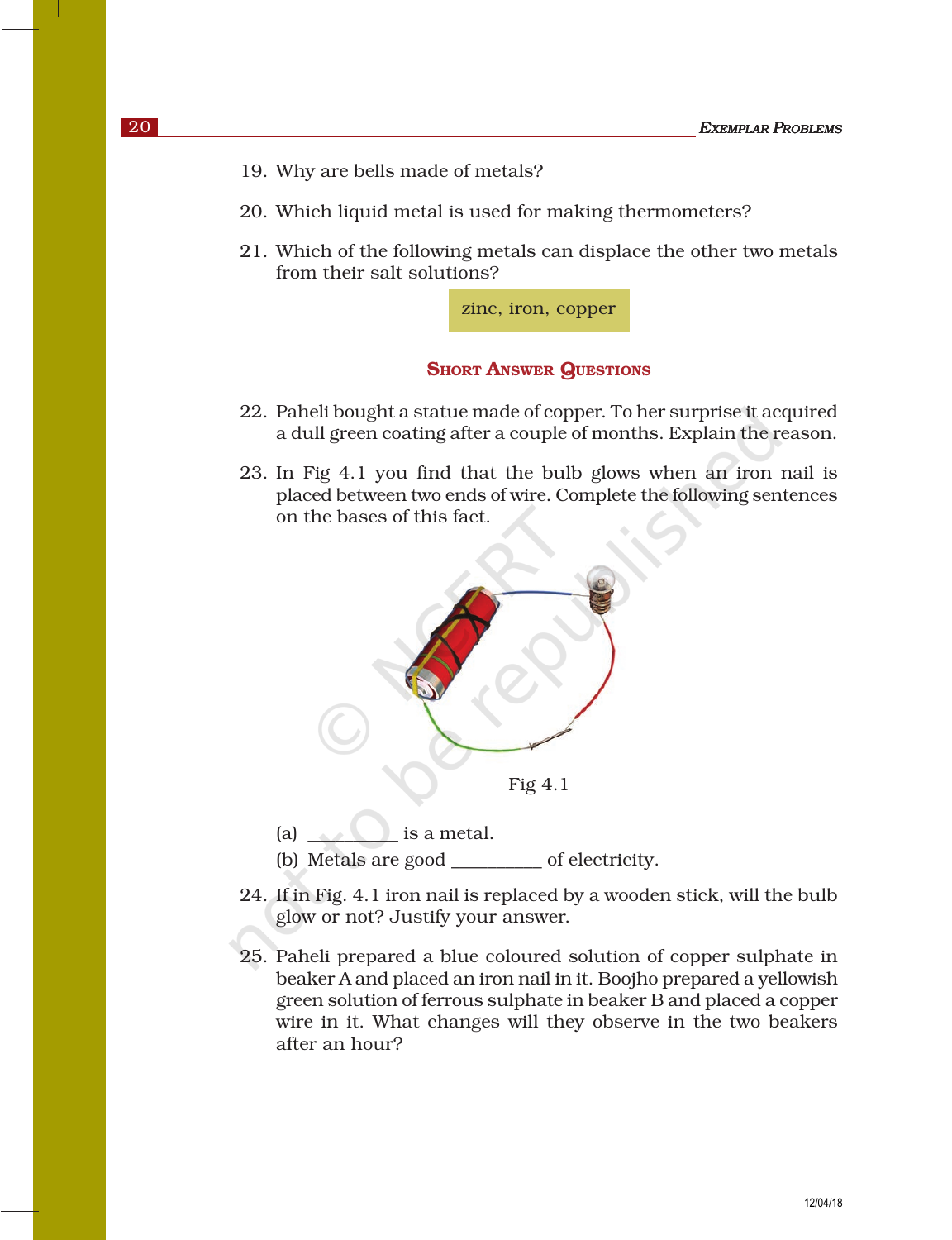- 26. A doctor prescribed a tablet to a patient suffering from iron deficiency. The tablet does not look like iron. Explain.
- 27. Match the substances in **Column A** with their applications given in Column B.

|                           | <b>Column A</b><br>(Substance) | <b>Column B</b><br>(Application)                   |
|---------------------------|--------------------------------|----------------------------------------------------|
| (a)                       | oxygen                         | (i) for making crackers                            |
| (b)                       | copper                         | (ii) for disinfecting water                        |
| $\left( \text{c} \right)$ | sulphur                        | (iii) all living beings inhale<br>during breathing |
| (d)                       | iron                           | (iv) for making electric wires                     |
| le)                       | chlorine                       | (v) for making rails                               |

### LONG ANSWER QUESTIONS

- 28. Some of the following statements are incorrect. Find the incorrect statements and correct them.
	- (a) The property of metals by virtue of which they can be drawn into wires is called ductility.
	- (b) Metals are good conductor of electricity but poor conductor of heat.
	- (c) Articles made of metals produce ringing sound when struck hard.
	- (d) Oxides of non-metals and metals are acidic in nature.
	- (e) A less reactive metal replaces a more reactive metal from its salt solution in water.
- 29. Iron is more reactive than copper. Can you write an activity to show this?
- 30. Fill in the blanks to complete the following paragraph.

The name of the product formed in the reaction of sulphur and \_\_\_\_\_\_\_\_\_\_\_\_\_ is sulphur dioxide gas. When sulphur dioxide is dissolved in the sulphurous acid is formed. The sulphurous acid turns \_\_\_\_\_\_\_\_\_\_\_\_\_\_ litmus paper to \_\_\_\_\_\_\_\_\_\_\_. Generally oxides of \_\_\_\_\_\_\_\_\_\_ are acidic in nature.

After completing the paragraph write two questions which you can raise on the basis of this information.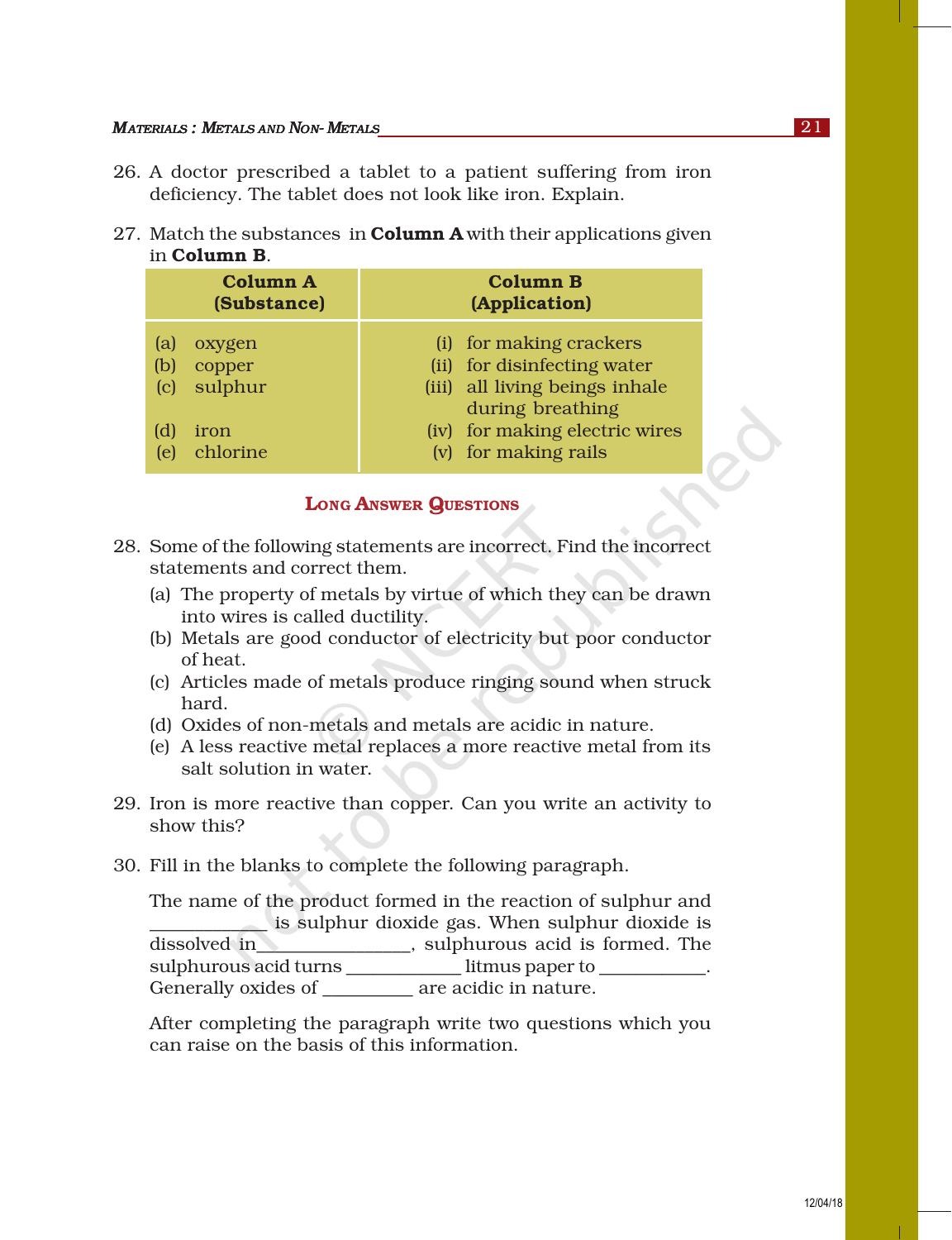| $\boldsymbol{A}$        | $\mathbf X$               | $\mathbf T$      | $\mathbf M$               | S              | ${\bf P}$      | ${\bf K}$   | $\mathbf L$ | ${\bf G}$                 |
|-------------------------|---------------------------|------------------|---------------------------|----------------|----------------|-------------|-------------|---------------------------|
| $\overline{\mathbf{X}}$ | T                         | S                | $\mathbf U$               | $\mathbf L$    | ${\bf P}$      | H           | $\mathbf U$ | ${\bf R}$                 |
| $\mathbf I$             | $\mathbf L$               | ${\mathbf R}$    | $\boldsymbol{\mathrm{H}}$ | $\mathbf M$    | $\overline{N}$ | ${\bf D}$   | $\bf I$     | $\mathbf L$               |
| $\mathcal{C}$           | $\bf I$                   | ${\mathbf R}$    | $\mathcal{O}$             | $\mathbf N$    | S              | ${\bf E}$   | $\bf J$     | ${\bf K}$                 |
| $\boldsymbol{A}$        | $\mathbf{L}$              | $\mathbf U$      | $\mathbf M$               | $\bf I$        | $\mathbf N$    | $\bf I$     | $\mathbf U$ | $\mathbf M$               |
| ${\mathbf R}$           | $\mathbf M$               | $\mathbf U$      | ${\cal Q}$                | $\mathbf T$    | $\mathbb R$    | S           | T           | $\mathbf U$               |
| $\mathbf B$             | $\mathbf N$               | ${\bf P}$        | $\mathbf C$               | $\overline{O}$ | ${\bf P}$      | ${\bf P}$   | ${\bf E}$   | ${\bf R}$                 |
| $\overline{O}$          | $\boldsymbol{\mathrm{X}}$ | Y                | G                         | E              | N              | V           | W           | $\boldsymbol{\mathrm{X}}$ |
| $\mathbf N$             | $\mathbf Y$               | $\boldsymbol{Z}$ | T                         | $\mathbf{A}$   | B              | $\mathbf G$ | H           | ${\bf K}$                 |

31. Find out the names of three metals and three non-metals from the box given as Fig 4.2.



32. Complete the crossword given in Fig. 4.3 with the help of the clues.



Fig 4.3